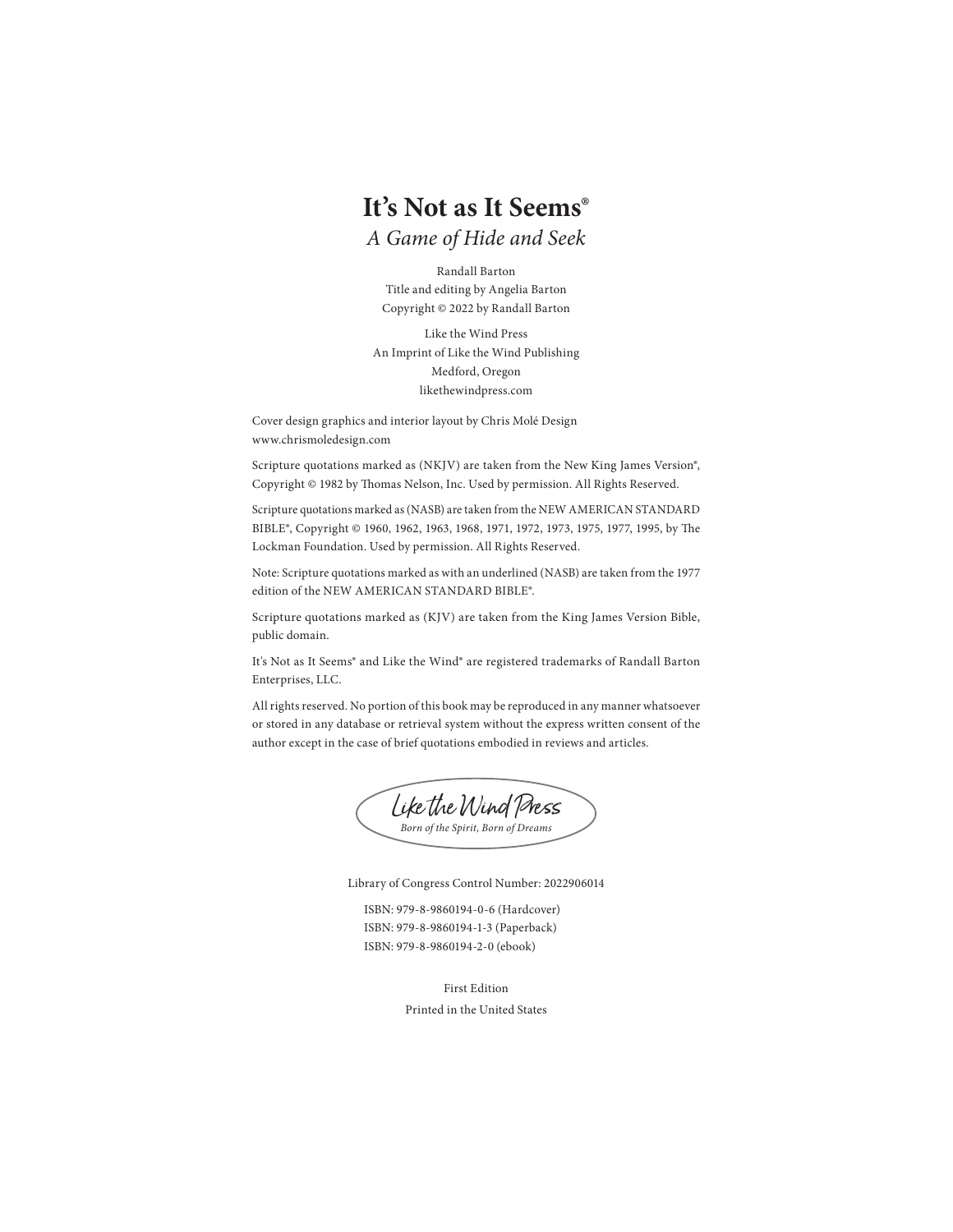### *It's Not as It Seems*

*It will never look the same again*

*Once you have seen What you have never been able to see before You will never be able to see again What you were only able to see before*

*It will never look the same again*

*Th is is the end of a time* The beginning of something new

*It will become a "Once Upon a Time" And this is what I know Th ough it was something you once knew Th ey will not believe you*

*This is the end of "Once Upon a Time" This is the start of something new And if you try to tell the story of "Once Upon a Time" Th ey will not believe you*

*It will never look the same again It will never be the same again*

*It's Not as It Seems*

*by Randall Barton*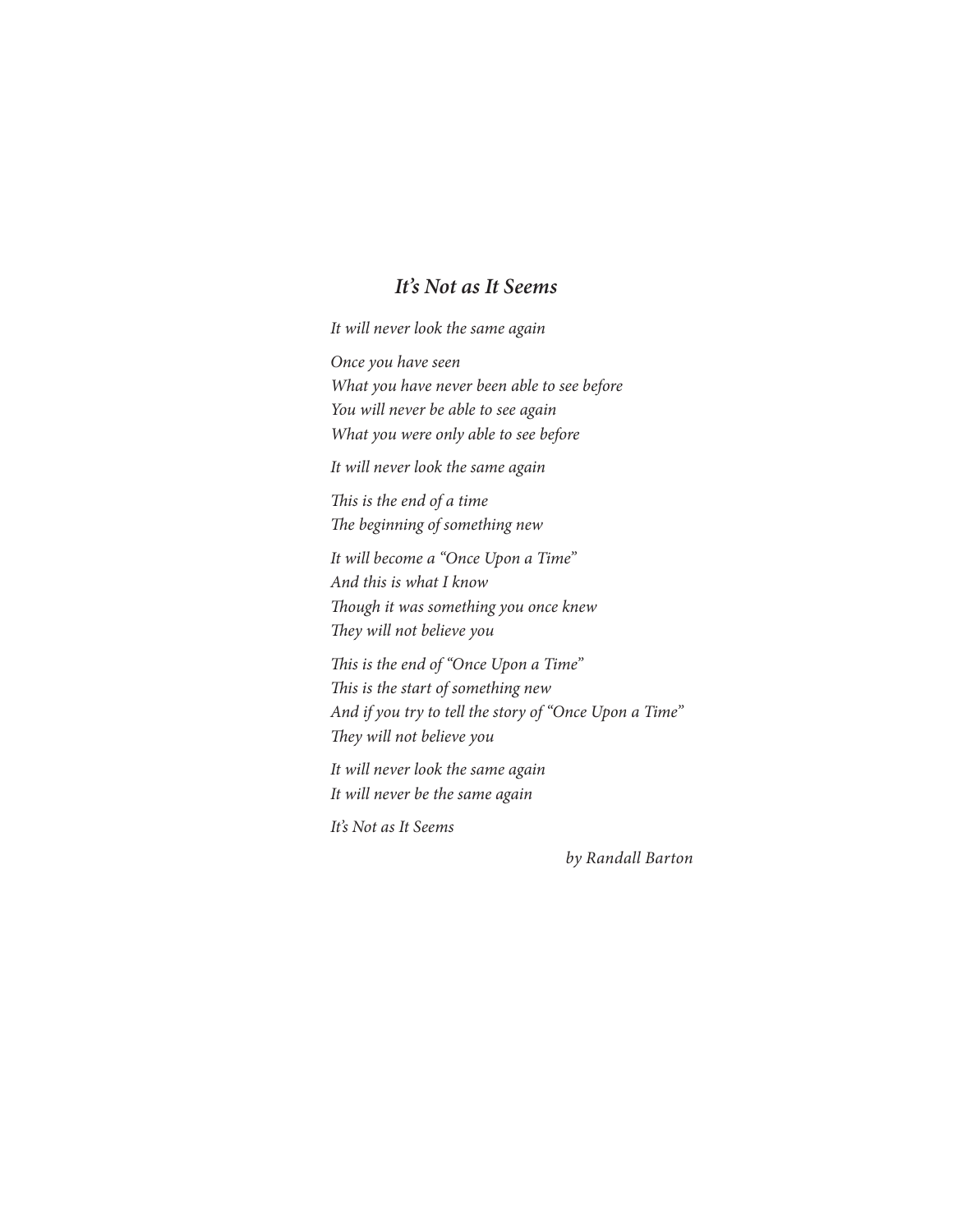## DESCRIPTION OF DESIGN

#### **Book Design**

Every chapter, paragraph, stanza, diagram, table, list, sentence and individual word in *It's Not as It Seems - A Game of Hide and Seek* has been arranged and formatted to complement the written text to help visually illustrate and *show,* the meaning of what is being, *said.*

#### **Chapter Design**

The chapters are titled as would be seen in a theatrical play. Example: Act 1, Act 2, etc. Each chapter begins with a short introductory scene, titled as a 'Vignette.' Example: Opening Vignette, Act 2 Vignette, etc.

#### **Scripture Text**

All Scripture text is shown indented and italicized. For every first use or mention of a Scripture, the Scripture address along with the Bible version being quoted will be listed immediately following and shown as right justified on the page. Addresses have also been listed as needed for supplemental reference. For example an address will be listed again if the Scripture text had not been recently mentioned.

The use of the Scripture addresses will also include vertical side bars to identify the Scripture text from the surrounding narrative. There are a few exceptions to the use of the side bars due to textual formatting and layout styles.

Example: The Scripture text below is shown with preceding narrative, vertical side bar, Scripture address and Bible version.

Jesus said to those standing nearby,

*"Loose him, and let him go."*

*John 11:44 NKJV*

Some Scripture addresses will be listed as "See Scripture address." This is used when there has not been a direct quotation of Scripture, yet is being used as a reference for the reader.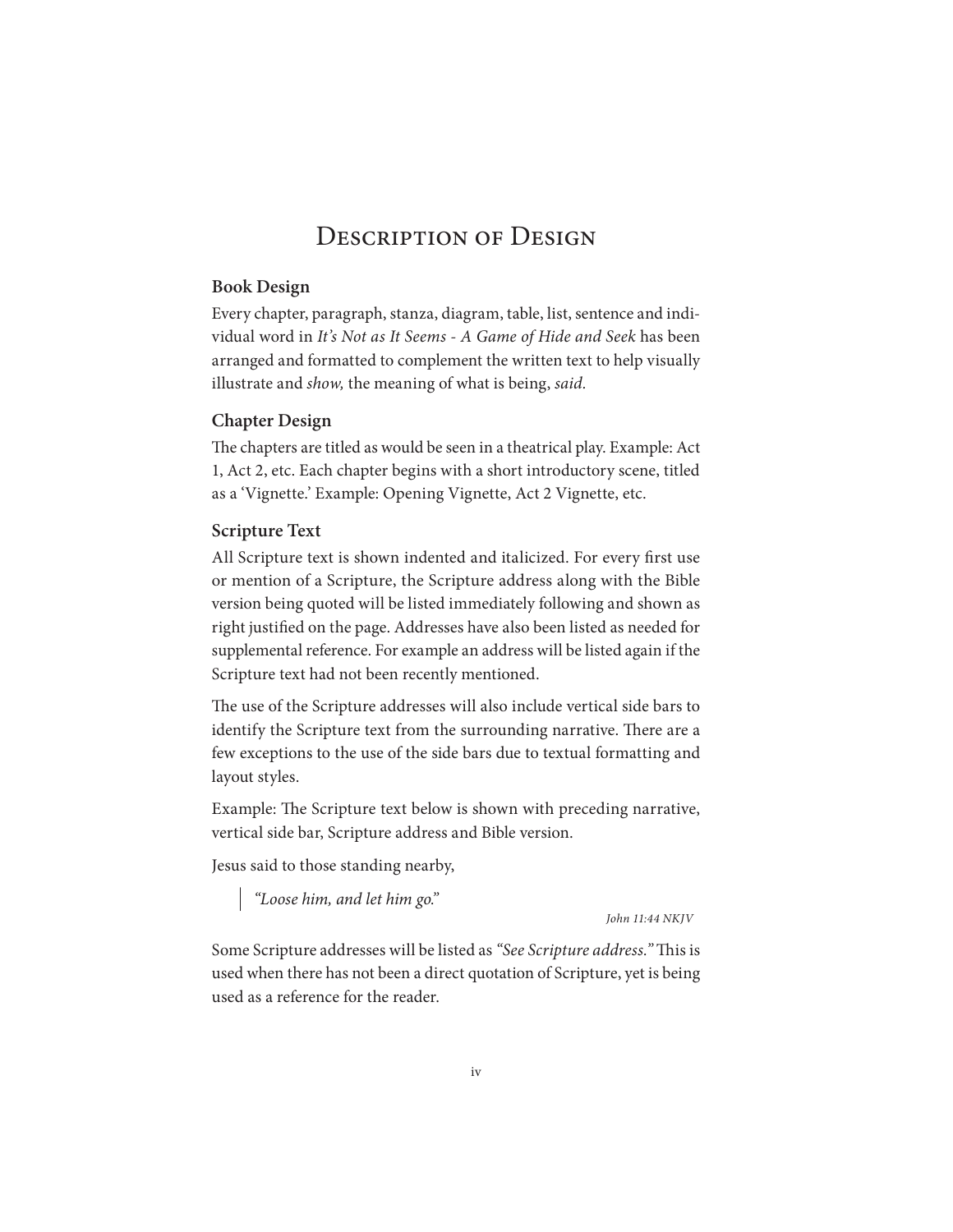# **Description of Design (continued)**

### **Abbreviations**

| e.a.               | Emphasis Added         | Used when bolding or special format-<br>ting has been applied to highlight<br>sections of Scripture text.        |
|--------------------|------------------------|------------------------------------------------------------------------------------------------------------------|
| par.               | Paraphrased            | Used when Scripture text has been<br>modified.                                                                   |
|                    | <b>Punctuation Use</b> |                                                                                                                  |
| Parentheses ()     |                        | Used for insertion of additional words into<br>Scripture text. Example:<br>I speak with him (Moses) face to face |
|                    |                        | Also used to highlight specific words or<br>sections in narrative.                                               |
| Square Brackets [] |                        | Used for word substitution in Scripture<br>text. Example:<br>When [Jesus] got into the boat                      |
|                    |                        | The name Jesus was substituted for the<br>pronoun He.                                                            |